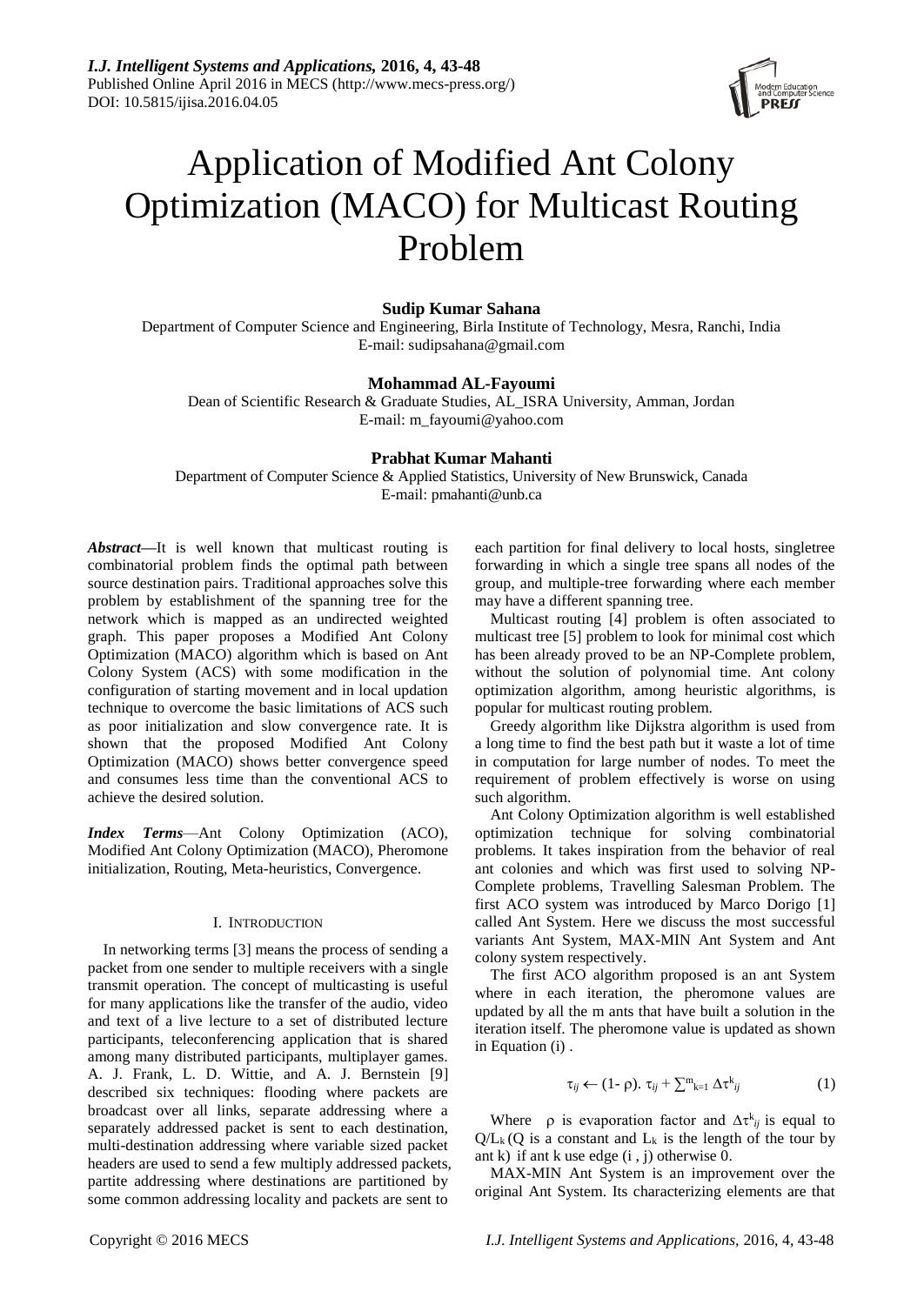only the best ant updates the pheromone values and that the value of the pheromone is bound. The pheromone updated as Equation (ii):

$$
\tau_{ij} \leftarrow [(1-\rho), \tau_{ij} + \Delta \tau^{\text{best}}_{ij}]^{\text{tmax}}_{\text{tmin}}
$$
 (2)

Where  $\Delta \tau^{best}$  is equal to 1/L<sub>best</sub> if (i, j) belong to tour otherwise zero and *max* and are respectively the upper and the lower bound imposed on the pheromone.  $L_{best}$  is the length of the tour of the best ant. This may either the best tour in current iteration or the best tour found since the start of algorithm.

Ant Colony System [2] introduces the concept of local pheromone update in addition to the pheromone update performed at the end of the iteration. The local pheromone update is performed by all the ants to the last edge traversed as shown in Equation (iii):

$$
\tau_{ij} = (1 - \varphi). \ \tau_{ij} + \varphi. \ \tau_0 \tag{3}
$$

where  $\varphi$  is the pheromone decay coefficient and  $\tau_0$  is initial pheromone level.

The main goal of local update is to diversify the search performed by subsequent ants during an iteration means by decreasing the pheromone concentration on the traversed edges ants encourage other ants to choose other edges and hence to produce different solutions.

The remainder of this paper is organized as follows:

In section II the problem definition has been discussed. Section III describes the research methodology. Section IV contains the proposed Modified Ant Colony Optimization technique. Section V deals with and results and discussions and finally the conclusions are drawn and scope of future study is discussed in Section VI.

## II. PROBLEM DEFINATION

Multicast routing is a dynamic combinatorial optimization problem. This problem lies in the class of NP-hard problem and cannot be solved in polynomial time. Many heuristic techniques [15][16][17][18] [19][23][24] were proposed to solve this problem. Out of these researchers are fascinated to ACS for its successful implementation [10][11][12][22] and satisfactory results. Since ACS has some limitations [20][21] on pheromone initialization and convergence speed, the objective of this paper is to minimize these drawbacks.

The communication network is viewed as a graph G(V,E), where V denotes the set of nodes and E denotes the set of links between nodes in network. The multicast routing problem is to find a multicast Steiner tree  $T(V_T, E_T)$ , where  $V_T$  is the subset of V which have {S,[D]}. S is the source node and [D] is the set of destination nodes.

The objective is to minimize  $\sum_{e}$  belongs ET  $f(e)$ , where,  $f(e)$  is the cost related to the edges in the path and  $E_T$  is set edges in multicast tree  $T(V_T, E_T)$ .

#### III. RESEARCH METHODOLOGY

ACO is a stochastic search method having strong robustness, suiting distributed computing and positive feedback mechanism [6]. ACO inspired by the foraging behavior of real ants. Initially wander randomly and deposit pheromone on the chosen path between the colony and food source. Rest of the ants follows the paths according to the intensity of the pheromone deposited on the path.

Transition rule for choosing the path by ants is as shown in Equation (iv):

$$
P_{ij} = (\lbrack \tau_{ij} \rbrack^{\alpha} \cdot \lbrack \eta_{ij} \rbrack^{\beta} ) / (\sum_{s \in \text{allowed}} \lbrack \tau_{is} \rbrack^{\alpha} \cdot \lbrack \eta_{is} \rbrack^{\beta} ) \qquad (4)
$$

Where

 $\tau_{ii}$  = pheromone of edge(i,j)  $\eta_{ii}$  = visibility of edge(i,j)  $\alpha$  = relative importance of the track  $\beta$  = relative importance of visibility

In the conventional ant colony optimization ant chooses the next node on the basis of maximum probability among the probability of the edges which are associated with the adjacent nodes of the current node. The proposed model is modified by multiplying the number of ants on the current node with the probability of edges of adjacent nodes.

After selecting the next node say j from the current say i of local update is applied:

$$
\tau_{ij} = (1 - \varphi). \ \tau_{ij} + \varphi. \ \tau_0 \tag{5}
$$

where,

 $\tau_{ii}$  = pheromone value on (i,j) edge by an ant.  $\tau_0$  = initial pheromone value

 $\varphi$  = pheromone decay

The main goal of local update is to diversify the search performed by subsequent ants during the iterations.

After completing the search process the best path among all are explored and the global update is applied in order to increase the pheromone concentration on the edges which belongs to the best path. Our modification in global update formula is as shown in Equation (vi):

$$
\tau_{ij} \leftarrow \tau_{ij} + (1 - \rho). \ \tau_{ij} + \sum_{k=1}^m \Delta \tau_{ij}^k \tag{6}
$$

where,

(i)  $\Delta \tau^{k}{}_{ij}$  is equal to q/L<sub>k</sub> if ant k use edge (i,j) otherwise 0 (ii) q is constant and (iii)  $L_k$  is the length of the tour of  $k^{th}$  ant.

This modification shows a sizeable effect on the convergence speed [7] of the algorithm.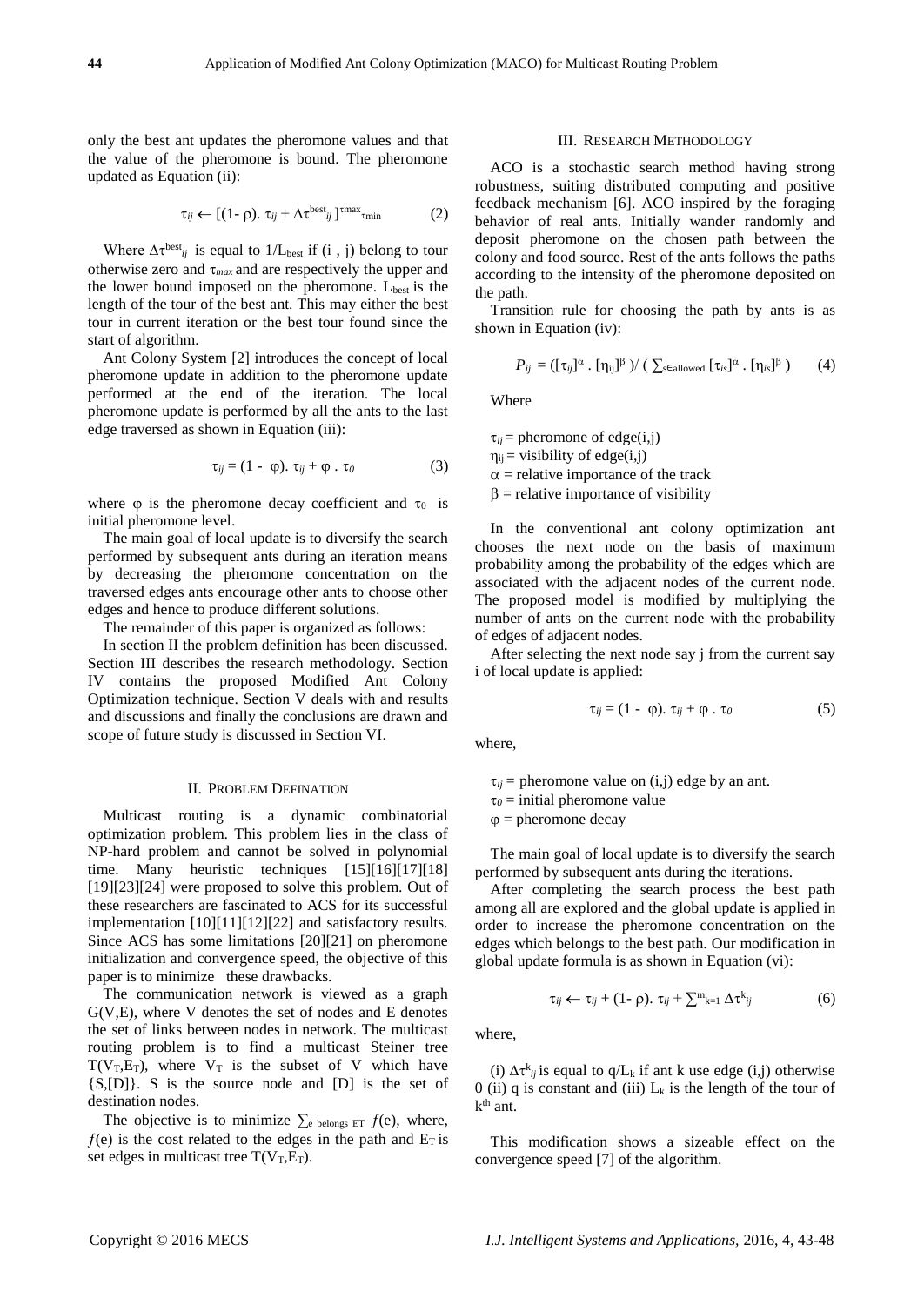To solve the multicast routing problem and to generate the cost function three prime attributes are considered (i) Bandwidth (ii) Latency time and (iii) Bit Error rate.

## *A. Bandwidth(B)*

Bandwidth refers to the data rate supported by a network connection or interface. It is measured in terms of bits per second (bps). Bandwidth represents the capacity of the connection. The greater the capacity, performance will greater. This means it is inversely proportional to our cost (C) objective function.

## *B. Latency time (Lt)*

Latency is another element that contributes to network speed. The term latency refers to any of several kinds of delays typically incurred in processing of network data. A low latency network connection is one that generally experiences small delay times, while a high latency connection generally suffers from long delays. For better performance minimize the latency time is required as it is directly proportional to the cost of links in network.

# *C. Bit Error rate (BER)*

The error rate is the degree of errors in the transmission of data due to bad hardware or noisy links. The higher the error rate the less reliable the connection or data transfer will be. This can also be measure as Bit Error Ratio (BER). BER is the number of erroneous bits received divided by the total number of bits transmitted. Hence we have to select such link whose BER is less and is directly related cost.

Objective function is formulated as:

$$
f(e) = 1/B + L_t + BER \tag{7}
$$

Where B is Bandwidth  $L_t$  is Latency time and BER is Bit Error rate. Objective function f(e) need to minimize in order to provide good QoS (Quality of Service) [13][14] within the network proposed. QoS ensures the resource reservation control mechanisms and service quality by maintaining high bit rate, low latency and low bit error probability.

### IV. MODIFIED ANT COLONY OPTIMIZATION

The flowchart of proposed Modified Ant Colony Optimization technique for Multicast Routing is shown in Figure 1. The source node (s\_node) is initialized with m number of ants and set s\_node as current node (c\_node). Then the probability 'p' is calculated for all adjacent nodes of current node and multiplied by the number of ants at current node to get the number of ants in adjacent node. This indicates the number of ants travel in a particular edge. Insert this edge in path matrix(path[][]), which is a 2-dimensional matrix that contain the paths explored. Local updation is performed as shown in (5) to diversify the search at this point. Finally, repeat the steps of calculating probability and number of ants to adjacent nodes till the paths for destination node/nodes are explored. When the current node is same as destination node then the best path is chosen from the path[][] matrix and global updation as shown in (6) is performed on the edges which are included in the best path. The whole process is repeated until we arrive a path having all 'm' number of ants or maximum (90% of m) number of ants.



Fig.1. Flow chart of proposed ACO

#### V. RESULTS AND DISCUSSIONS

Let us consider a graph having 6 vertex and 12 edges as shown in Figure 2.The Node 1 is considered as the source node and node 3,4 and 5 are considered as the destination nodes.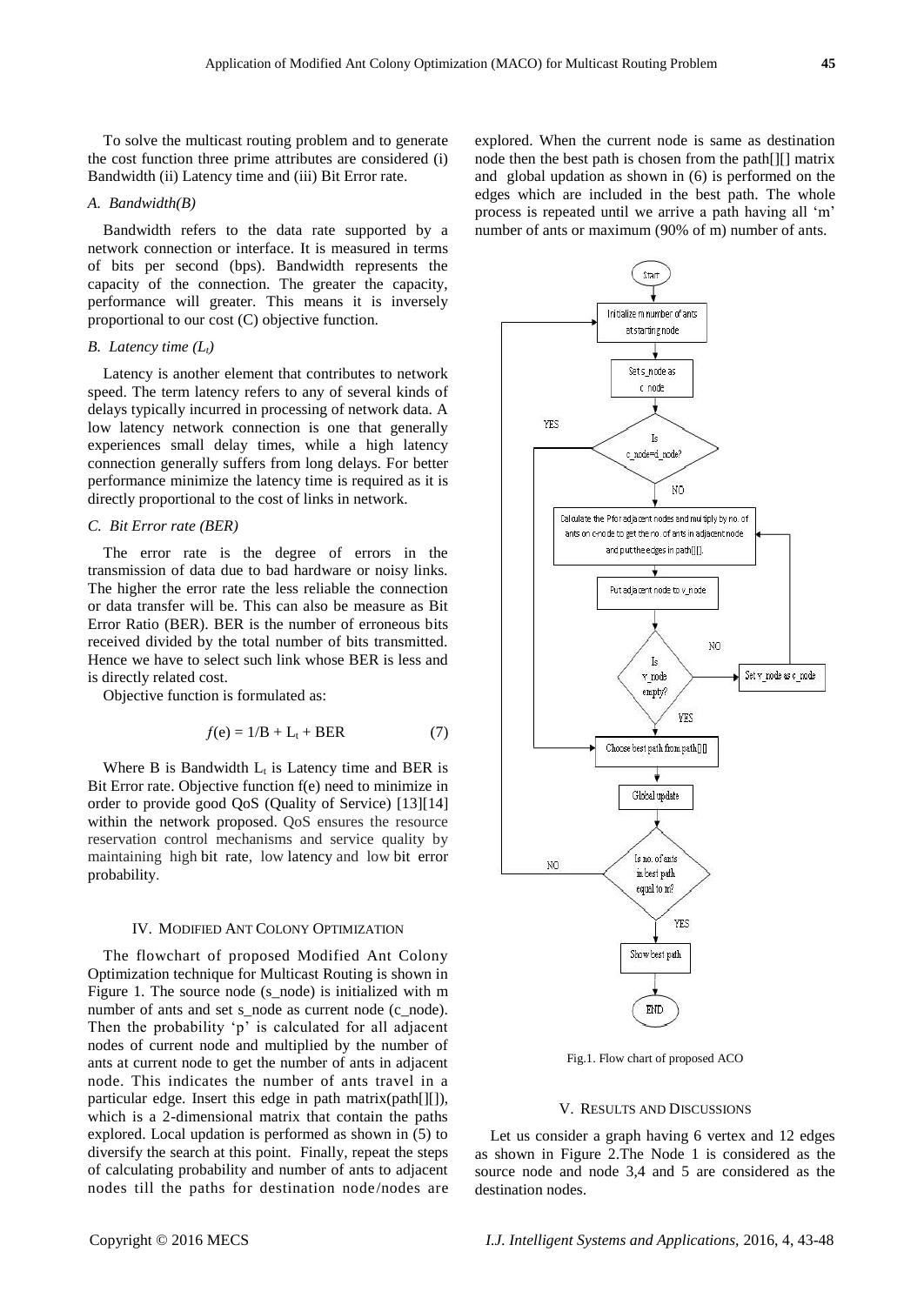

Fig.2. Graph G1(V,E)

The vertex represents the nodes of network and the edges are the links between the nodes in network. At starting we place m (here 10 in this case) number of ants at the source node of the graph. Now as ant moves from one node to another node it lay some pheromone on path. Initial pheromone  $(\tau)$  is considered as reciprocal of initial weight between two nodes. After setting initial values and setting the m number of ants at the starting node transition rule is applied to determine the probability of next move. Then local update is applied to diversify the search among all search space. On the basis of cost related to paths best path (having low cost) is selected and global update is applied to increase the intensity of pheromone on the promising paths. It is observed that the convergence rate of proposed MACO is faster than the conventional ACO.



Fig.3. Iteration wise convergences of ants in shortest path

Figure-3 shows the iteration wise convergence of ants in the best path (1-3-5-4) for the network shown in Figure  $\mathcal{D}_{\mathcal{L}}$ 

The MACO takes 6 iterations to converge all ants in the best multicast path whereas conventional ACS takes 8 iterations to converge. It is also observed that the number of ants initialized has no significant impact on the performance of the algorithm if the ants considered are greater than the number of nodes in the network.

To analyze the execution time, four more networks with different number of nodes (varying from 5 to 7) and number of edges (varying from 9 to 16) are considered as

shown in Figure 4. It is observed that our proposed MACO consumes less convergence time on optimal path than conventional ACS for the different considered networks as shown in Table 1. It is found that for the small size network with less number of nodes and edges the execution time for MACO is slightly better than conventional ACO. It is our observation that for higher number of nodes and edges the difference in time consumed clearly indicates the potentiality of our proposed MACO.



12

4

5

œ

10

 $\theta$ 

Fig.4. Weight matrix of (i) Graph G2 (ii) Graph G3 (iii) Graph G4 (iv) Graph G4

Table 1. Comparison of proposed and conventional ACO

| Graph          | No of<br>Edges | No of<br><b>Nodes</b> | No of<br>Ants | Execution Time(ms)      |                            |
|----------------|----------------|-----------------------|---------------|-------------------------|----------------------------|
|                |                |                       |               | Proposed<br><b>MACO</b> | Conventional<br><b>ACO</b> |
| G1             | 9              | 5                     | 10            | 120                     | 148                        |
| G <sub>2</sub> | 12             | 6                     | 10            | 218                     | 244                        |
| G <sub>3</sub> | 8              |                       | 20            | 292                     | 345                        |
| G4             | 14             | 6                     | 20            | 249                     | 426                        |
| G <sub>5</sub> | 16             | 7                     | 20            | 280                     | 465                        |

The graphical representation of Table 1is shown in Figure 5, where horizontal axis represents the networks with ant initialization, and vertical axis represents the execution time in milliseconds. For the increased number of nodes from 5 to 7 with a slight variation of edges, the performance in execution time for our proposed MACO increases considerably. The networks containing more number of diversified paths by increasing the number of edges produces better performance in terms of time consumed for our proposed MACO.

## Copyright © 2016 MECS *I.J. Intelligent Systems and Applications,* 2016, 4, 43-48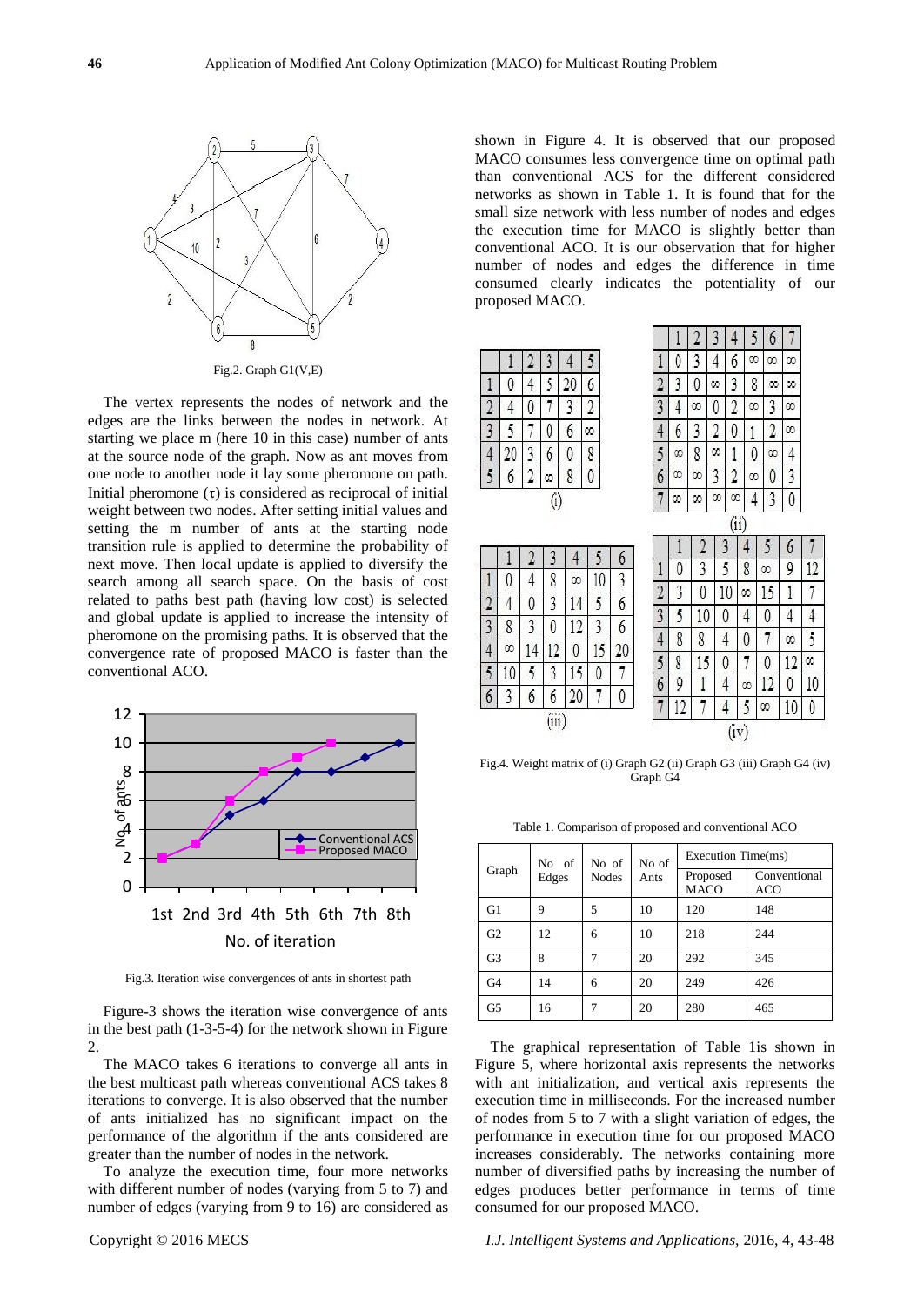

Fig.5. Comparison of proposed and conventional ACO

#### VI. CONCLUSION

The Multicast routing is a real world dynamic problem and the aim of the paper is to construct multicast path efficiently with less time. Thus approximation and heuristic algorithms plays an important role in this field. In last few years the popularity of ACO increases due to its simplicity and potentiality. The novelty of our proposed Modified Ant Colony Optimization is the speedup of convergence to explore better paths by modification on the two parameters of conventional ACS namely (i) initialization of pheromone and (ii) local updation. The results and comparisons in Section V clearly indicates that the Proposed MACO has a better performance in terms of iterations consumed and convergence speed for the multicast routing problem with respect to conventional ACS.

It is our belief that the developed modification could be applied to other applications like Vehicle Routing Problem, Job Shop Scheduling Problem, Constraint Satisfaction Problems and many more where ACS has been successfully implemented.

#### **REFERENCES**

- [1] M. Dorigo, L. M. Gambardella, "Ant Colony System: A cooperative learning approach to the travelling salesman problem", *IEEE Transaction on Evolutionary Computation*, pp. 53-56, 1997.
- [2] S. Goss, S. Aron, J. L. Deneubourg, and J. M. Pasteels, "Self-organized shortcuts in the Argentine Ant", *Naturwissenschanften*, vol. 76, pp. 579-581, 1989.
- [3] Kewen Li, Jing Tian "The Multicast Routing QoS Based on the Improved ACO Algorithm", *Journal of networks*, vol. 4, no. 6, pp 505-510,August 2009.
- [4] *Hua Wang, Zhao Shi, Shuai Li. "*Multicast routing for delay variation bound using a modified ant colony algorithm", *Journal of Network and Computer Applications*, Vol 32, pp 258-272, 2009.
- [5] Hua Wang, Zhao Shi, Jun Ma, Gang Wang "The Tree-Based Ant Colony Algorithm for Multi-Constraints Multicast Routing", *9 th International Conference on Advanced Communication Technology*, Vol-3, pp 1544- 1547, Feb 2007.
- [6] Saad Ghaleb Yaseen and Nada M. A. AL-Slamy "Ant colony optimization" *IJCSNS International Journal of Computer Science and Network Security*, VOL.8 No.6, pp. 38 – 43, June 2008.
- [7] Hongtao Shi, Yucai Dong, Lianghai Yi, Dongyun Zheng, Hong Ju, Weidong Li & Erchang Ma "Study on the Route Optimization of Military Logistics Distribution in Wartime Based on the Ant Colony Algorithm" *Computer and Information Science*, vol.3 no.1, pp. 139-143, Feb 2010.
- [8] John E. Bell, Patrick R. McMullen "Ant colony optimization techniques for the vehicle routing problem" *Science direct Advanced Engineering Informatics,* 18, pp. 41-48, July 2004.
- [9] A. J. Frank, L. D. Wittie, and A. J. Bernstein, "Multicast communication on network computers," *IEEE Software*, vol. 2, no. 3, pp. 49–61, May 1985.
- [10] Ying Wang Jianying Xie, "Ant Colony Optimization for Multicast Routing", IEEE APCCAS 2000. *The 2000 IEEE Asia-Pacific Conference on Circuits and Systems*, Tianjin, pp. 54-57, 2000.
- [11] Ping Yuan and Long Hai, "An Improved ACO Algorithm for Multicast in Ad hoc Networks", *International Conference on Communications and Mobile Computing, Shenzhen*, pp 234-238, 2010.
- [12] Hua Wang,Zhao Shi,Shuai Li, "Multicast Routing for delay variation bound using a modified Ant Colony algorithm", *Journal of network and computer Application*, vol. 32, No.1, , pp. 258-272, 2009.
- [13] H. Wang, H. Xu, S. Yi, Z. Shi, "A tree-growth based ant colony algorithm for QoS multicast routing problem", *Exp Syst Appl*, 38, pp. 11787–11795, 2011.
- [14] Y. Huang, "Research on QoS Multicast Tree Based on Ant Colony Algorithm", *Applied Mechanics and Materials*, Vols.635-637, pp. 1734-1737, Sep. 2014.
- [15] J. Zhou, Q. Cao, C. Li and R. Huang, **"**A genetic algorithm based on extended sequence and topology encoding for the multicast protocol in two-tiered WSN" *Exp Syst Appl*, 37 (2) , pp. 1684–1695, 2010.
- [16] Li C, Cao C, Li Y and Yu Y, "Hybrid of genetic algorithm and particle swarm optimization for multicast QoS routing". *In: IEEE international conference controls automation*, pp. 2355–59, 2007.
- [17] Chen Xi-hong, Liu Shao-wei, Guan Jiao, Liu Qiang, "Study on QoS Multicast Routing Based on ACO-PSO Algorithm, "*International Conference on Intelligent Computation Technology and Automation (ICICTA)*", vol.3, pp.534-537, 11-12 May 2010.
- [18] H. Wang, X. Meng, S. Li and H. Xu, "A tree-based particle swarm optimization for multicast routing" , *Computer Netw*orks, 54 , pp. 2775–2786, 2010.
- [19] H. Wang, X. Meng, M. Zhang and Y. Li, "Tabu search algorithm for RP selection in PIM-SM multicast routing", *Elsevier Computer Communication*, 33, pp. 35–42, 2009.
- [20] S.K. Sahana, and A. Jain, "High Performance Ant Colony Optimizer (HPACO) for Travelling Salesman Problem (TSP)", *5th International Conference on ICSI, Hefei, China*, *In: Advances in Swarm Intelligence, Vol 8794,*